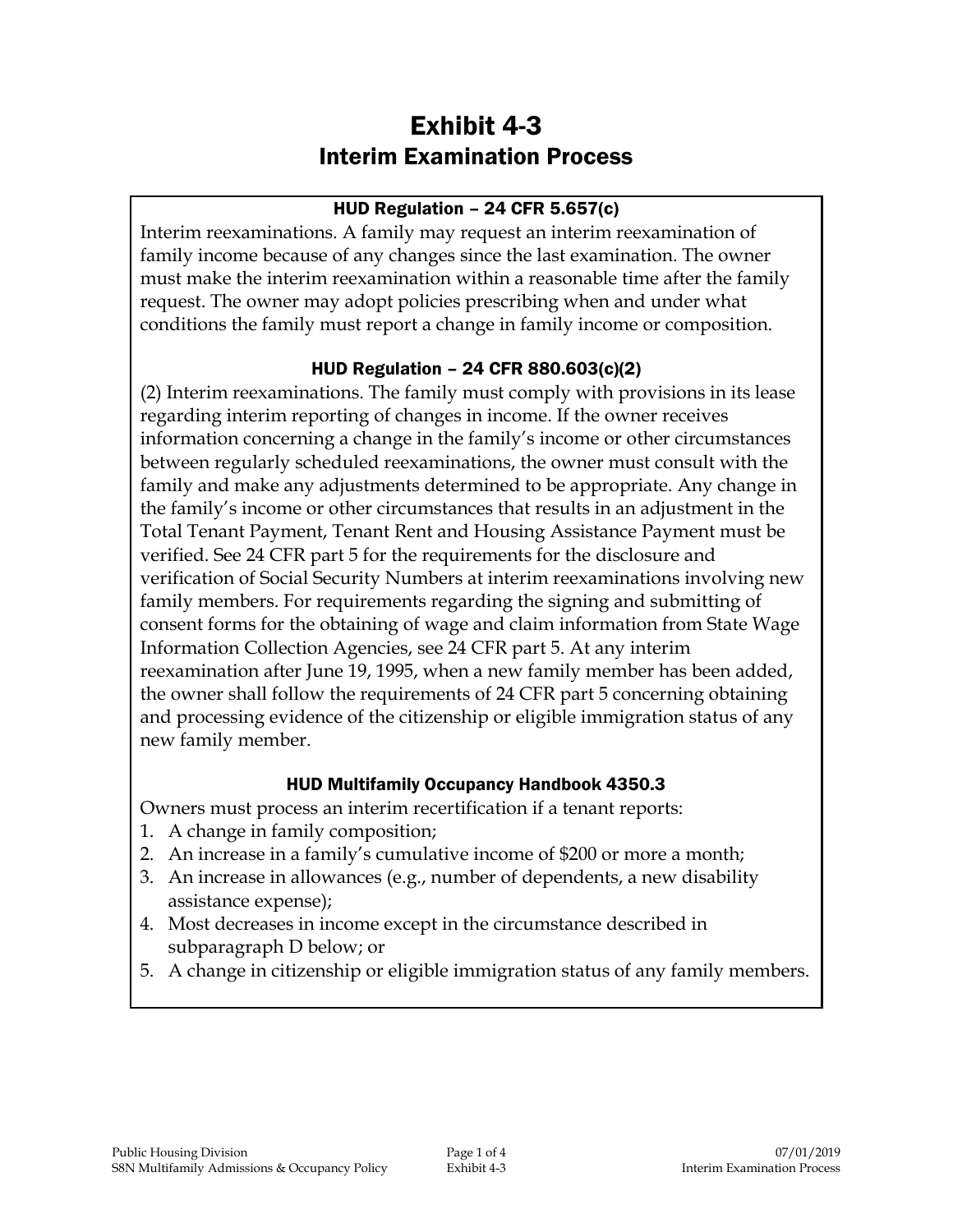Subparagraph D: Owners may refuse to process an interim recertification when the tenant reports a decrease in income only if the following apply:

- 1. The decrease was caused by a deliberate action of the tenant to avoid paying rent. For example, the owner receives documented evidence that a tenant quit a job in order to qualify for a lower rent.
- 2. The owner has confirmation that the decrease will last less than one month. For example, an owner receives confirmation from the tenant's employer that the tenant will be laid off for only two weeks.
	- a. If the owner determines that the decrease in income will last less than one month, the owner may choose, but is not obligated, to process an interim recertification.
	- b. The owner must, however, implement this policy consistently for all tenants in the property who experience a decrease in income that will last for less than one month.

### AHFC Policy

- 1. AHFC is choosing to not pursue this option at this time.
- 2. All changes to family composition must be reported, in writing, to AHFC within ten (10) business days of the change.
- 3. AHFC will process any addition or removal of a member to the household when it is timely reported as an interim examination. Additions or removals that occur within the regular examination processing period will occur in conjunction with the regular examination.
- 4. AHFC will not process an interim examination of income unless the family's gross monthly income increases by \$200 or more.

## 1. Family Income Decrease

All requests require verification and must be made to AHFC in writing. The family will also be required to certify that family total gross income has decreased. The following types of income changes are not eligible for an interim decrease:

- $\triangleright$  fluctuations in permanent fund dividends or Native distributions;
- $\triangleright$  income sources that are annualized based on the prior year's receipts (seasonal slow-downs, layoffs, or employment such as fishery work, school bus drivers, or teachers) unless the loss of income is anticipated to be permanent;
- changes in HUD-excluded income sources.

## 2. Family Composition

See Exhibit 2-1 to properly document and verify changes to family household members.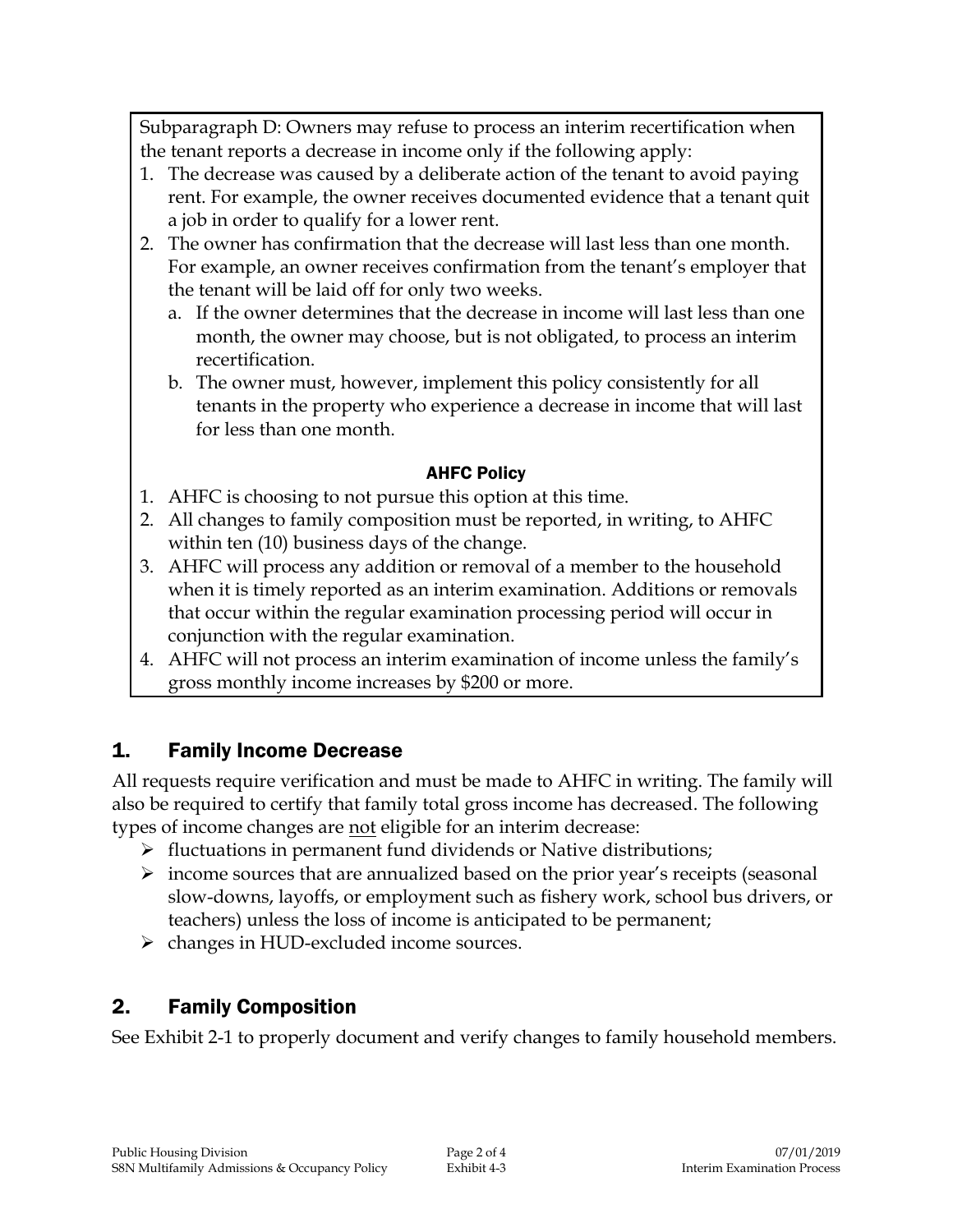### 2.A Occupancy Standard

If a reported change results in a change to the family's unit size, the family may be placed on a transfer list for the appropriate sized unit. See AHFC's Transfer Policy.

### 2.B Income Changes Resulting from Composition Changes

AHFC will always process a change in family composition. Changes to family composition may result in changes to family income and rent. AHFC will only process changes to income from composition changes when that change:

- Will result in a change lasting more than 30 days **AND**
- Will increase gross monthly income by \$200 or more.

### 3. Family Circumstances

Families may experience changes in their composition or circumstances (i.e., reaching age 62, a minor reaching age 18, eligibility for Social Security disability, etc.) that may result in a change in eligibility for deductions. If a family's circumstance or composition change results in this type of change, AHFC will apply the change at the family's next regular examination.

If the change results in eligibility for monetary benefits, AHFC will only process the change if it will increase gross monthly income by \$200 or more. Otherwise, the change will be added at the family's next regular examination.

## 4. Changes Due to Welfare Decreases

By law, the family share may not decrease as a result of a reduction in welfare benefits due to welfare fraud by a family member or the family's failure to comply with work activities or participation in an economic self-sufficiency program, if verified by the welfare agency.

## 5. Effective Date of Rent Changes

It may be necessary to activate a rent change prior to receiving verification if the change happens late in the month.

#### 5.A Increases

When a family reports changes in income in a timely manner, any rent increase becomes effective the first of the month following the next rental due date (for example, reported in June, rent increase effective on August 1).

If the family failed to report the change in a timely manner, any rent increase will be made retroactive to first of the month following the month in which the income was